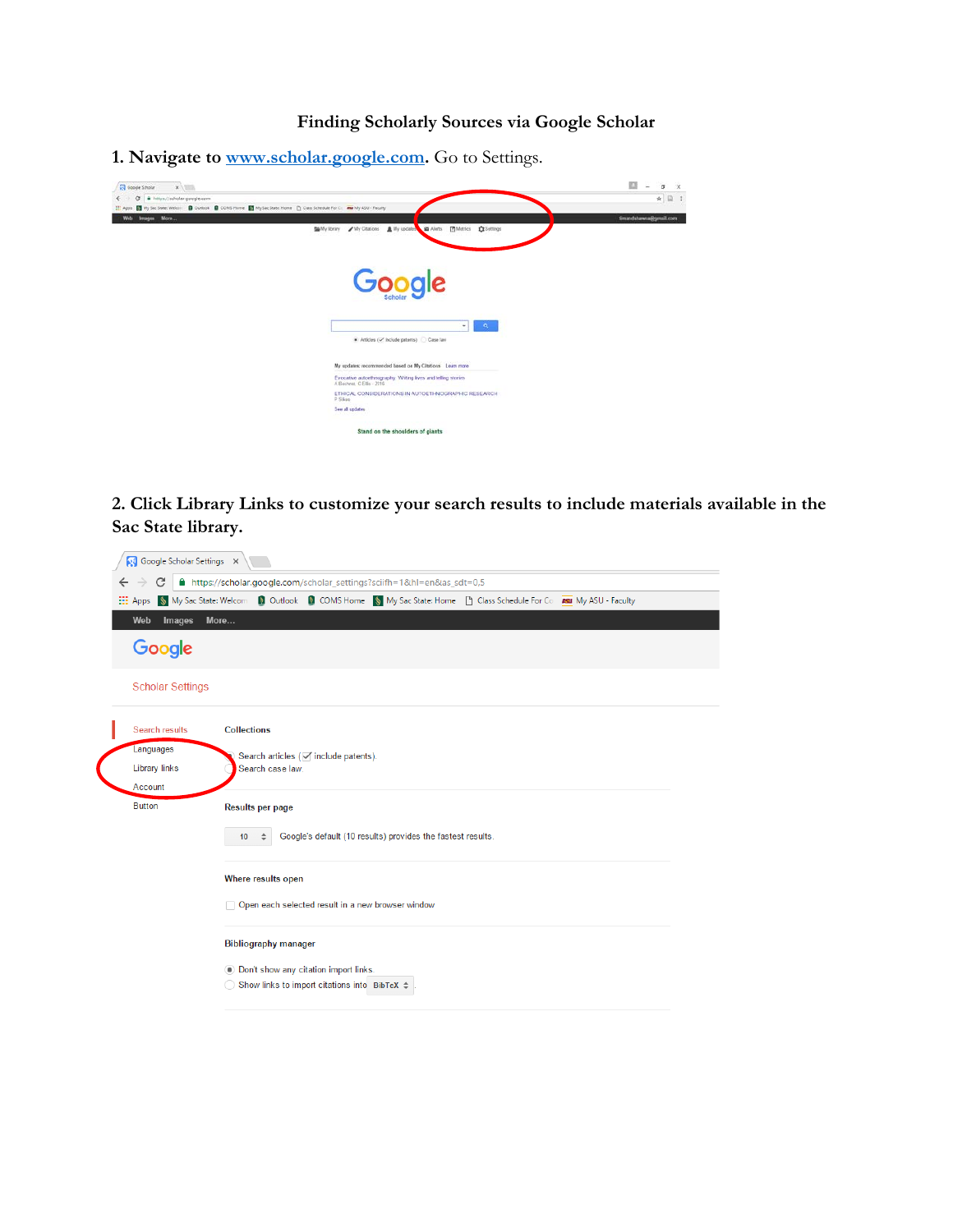## **3. Make sure "View it @Sac State" is shown.**

| Google Scholar Settings X<br>A https://scholar.google.com/scholar_settings?sciifh=1&hl=en&as_sdt=0,5#2<br>C<br>$\leftarrow$<br>$\rightarrow$ |                                                                          |                                                                                                                                                                                                           |  |  |  |  |  |  |  |
|----------------------------------------------------------------------------------------------------------------------------------------------|--------------------------------------------------------------------------|-----------------------------------------------------------------------------------------------------------------------------------------------------------------------------------------------------------|--|--|--|--|--|--|--|
|                                                                                                                                              |                                                                          |                                                                                                                                                                                                           |  |  |  |  |  |  |  |
| <b>Web</b><br>More<br>Images                                                                                                                 |                                                                          |                                                                                                                                                                                                           |  |  |  |  |  |  |  |
| Google                                                                                                                                       |                                                                          |                                                                                                                                                                                                           |  |  |  |  |  |  |  |
|                                                                                                                                              | <b>Scholar Settings</b>                                                  |                                                                                                                                                                                                           |  |  |  |  |  |  |  |
|                                                                                                                                              | Search results<br>Languages<br>Library links<br>Account<br><b>Button</b> | Show library access links for (choose up to five libraries):<br>Q<br>e.g., Harvard<br>○ Sacramento State - View it@Sac State<br>○ Sacramento State - View it@Sac State<br>Monte WorldCat - Library Search |  |  |  |  |  |  |  |

**4. Go back to the home page and click the down arrow in the search box in order to perform an advanced search**

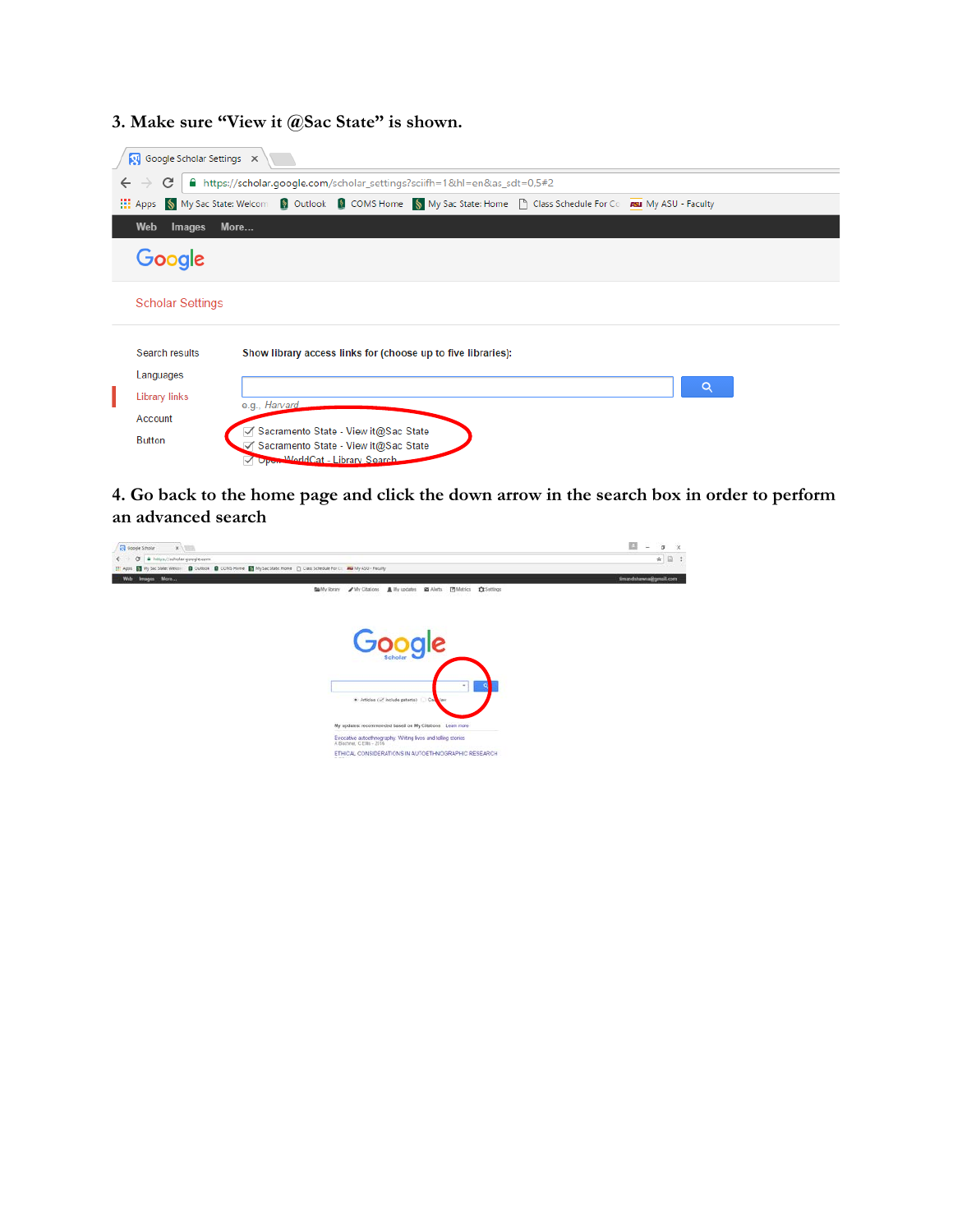**4. Customize your search.** Since I'm looking for communication research related to work life issues, I'm searching "work life" and "communication." Google Scholar also lets you customize the search specific publications, so I enter "communication" here. You can also use the name of a specific journal such as Management Communication Quarterly.

| <b>Find articles</b>           | ×                            |
|--------------------------------|------------------------------|
| with all of the words          | "work life"                  |
| with the exact phrase          |                              |
| with at least one of the words | communication                |
| without the words              |                              |
| where my words occur           | • anywhere in the article    |
|                                | in the title of the article  |
| Return articles authored by    | e.g., "PJ Hayes" or McCarthy |
| Return articles published in   | communication                |
|                                | e.g., J Biol Chem or Mature  |
| Return articles dated between  | $\overline{\phantom{0}}$     |

**5. Review results.** This initial search nets 1710 articles, many of which may not be completely relevant, but the first section looks promising. To retrieve articles, you can click the [PDF] links for those that are available open access, or click "View @Sac State" which will direct you to Sac State's library web site. (Make sure you are logged in with your SacLink ID to access the articles.) I always open articles in a new tab so I can keep track of my initial search results.

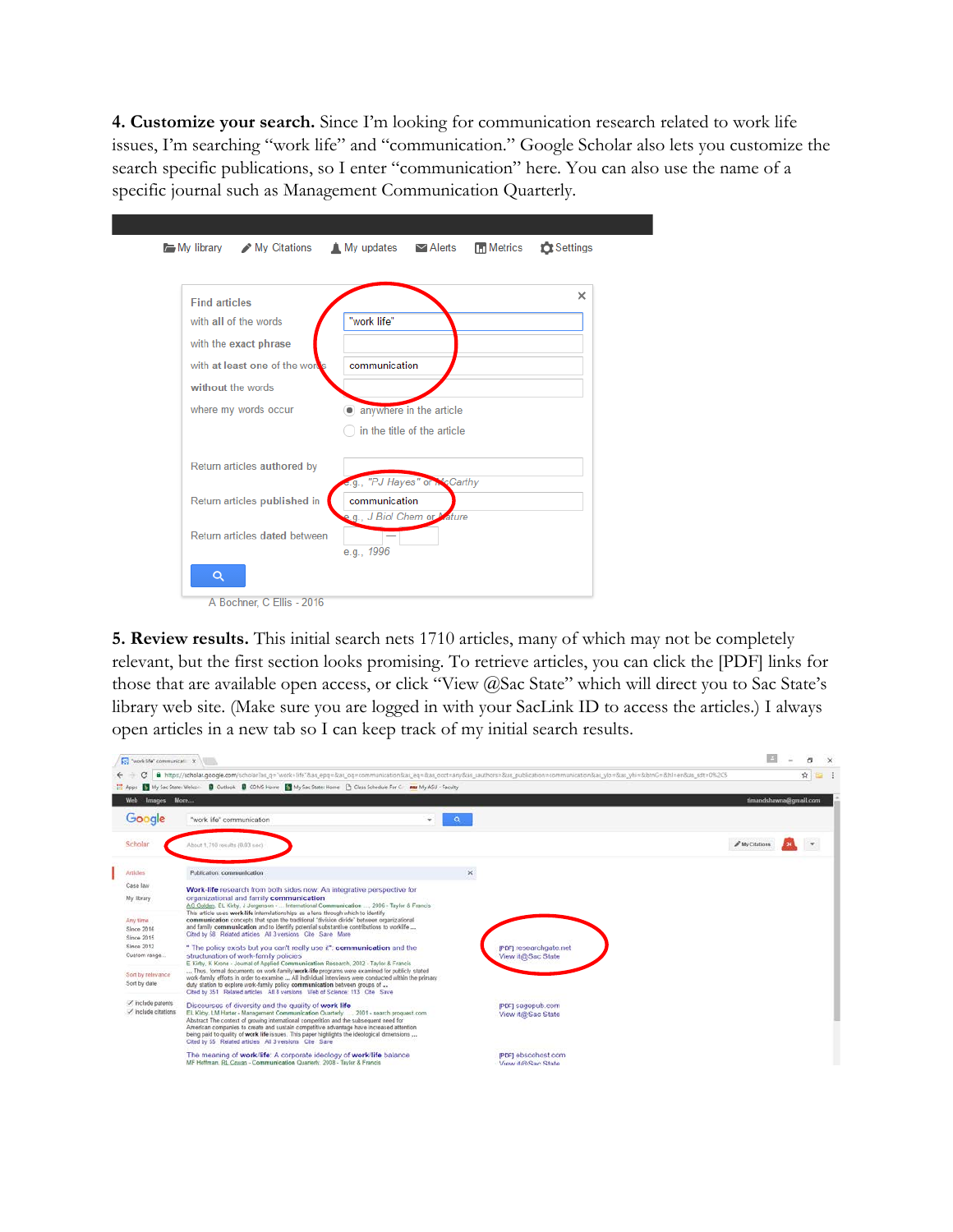**6. Customize results.** Since my search netted 1710 sources, I want to limit to the most relevant. One criteria to use is date. Google Scholar lets you customize date ranges. Here I've chosen to limit my results to research about communication and work life that has been published since 2015. Now I only have 285 articles to sort through.

| ET Apps                                            | My Sac State: Welcon Cutlook COMS Home My Sac State: Home C Class Schedule For C ass My ASU - Faculty                                                                                                                                                                                                                                                                                                                                                                                                                                                                              |                                         |                        |
|----------------------------------------------------|------------------------------------------------------------------------------------------------------------------------------------------------------------------------------------------------------------------------------------------------------------------------------------------------------------------------------------------------------------------------------------------------------------------------------------------------------------------------------------------------------------------------------------------------------------------------------------|-----------------------------------------|------------------------|
| Web Images More                                    |                                                                                                                                                                                                                                                                                                                                                                                                                                                                                                                                                                                    |                                         | timandshawna@gmail.com |
| Google                                             | $\alpha$<br>"work life" communication<br>$\sim$                                                                                                                                                                                                                                                                                                                                                                                                                                                                                                                                    |                                         |                        |
|                                                    |                                                                                                                                                                                                                                                                                                                                                                                                                                                                                                                                                                                    |                                         |                        |
| Scholar                                            | About 285 results (0.06 sec)                                                                                                                                                                                                                                                                                                                                                                                                                                                                                                                                                       |                                         | $My$ Citations         |
| <b>Articles</b>                                    | Publication: communication                                                                                                                                                                                                                                                                                                                                                                                                                                                                                                                                                         | $\boldsymbol{\times}$                   |                        |
| Case law<br>My Ebrary                              | A Qualitative Examination of Physician Gender and Parental Status in Pediatric<br>End-of-Life Communication<br>LB Bateman, ML White, NM Tofit, JM Clair Communication, 2016 - Taylor & Francis<br>volunteer for this study, which took time away from their work hours, due to a better handle on                                                                                                                                                                                                                                                                                  | View it@Sac State                       |                        |
| Any time<br>Since 2016<br>Since 2015<br>Since 2012 | oir work-life balance.  The relationship between physician characteristics and pediatric EOL<br>and communication has not been studied extensively and this research suggests that<br>Cite Save                                                                                                                                                                                                                                                                                                                                                                                    |                                         |                        |
| Custom range.<br>Sort by relevance                 | eating an Engaged Workforce The Impact of Authentic Leadership.<br>Transparent Organizational Communication, and Work-Life Enrichment<br>H Jiang, RL Men - Communication Research, 2015 - crx.sagepub.com<br>Abstract Scholars have increasingly recognized the importance of studying factors leading to                                                                                                                                                                                                                                                                          | [HTML] sagepub.com<br>View it@Sac State |                        |
| Sort by date                                       | employee engagement. However, few researchers have created and tested theoretical<br>models that propose mechanisms linking employee engagement to social contextual<br>Cited by 1 Related articles Cite Save                                                                                                                                                                                                                                                                                                                                                                      |                                         |                        |
| Include patents<br>$\checkmark$ include citations  | per Work space, gendered occupations, and the organization of health.<br>Redesigning emergency department communication<br>J Barbour, R Gill, M Dean - Organizations, communication, and , 2016 - macromorphic.com<br>part of the occupation, people navigate the occupational 'image' when they enact their 'role,"<br>meaning that 'the latter (ie occupational identity communication) negotiates the former (ie<br>occupational identity discourse) in the context of everyday work life" (Ashcraft, 2007, p. 12,<br>Cited by 2 Related articles All 2 versions Cite Save More | [PDF] macromorphic.com                  |                        |
|                                                    | 20 Workplace relationships: Telework, work-life balance, social support,<br>negative features, and individual/organizational outcomes<br>KB Wright - Communication and Technology, 2015 - books google.com.<br>Abstract: This chapter examines several prominent interpersonal relationship issues in the<br>workplace that have been affected by the introduction of new technologies. Toward that end,<br>it explores several theoretical frameworks that have been applied to the study of new<br>Related articles Cite Save                                                    |                                         |                        |
|                                                    | Acting and Reacting Work/Life Accommodation and Blue-Collar Workers<br>JE Bocharzin, RL Cowan - Journal of Business Communication, 2016 - job sagepub.com<br>Abstract The authors examined blue-collar employees' experiences with work/life. More<br>specifically, the strategies used by skilled and unskilled employees when making work/life<br>accommodation requests are uncovered and detailed. Using qualitative methods, the<br>Cited by 1 Related articles All 4 versions Cite Save More                                                                                 | [PDF] sagepub.com<br>View it@Sac State  |                        |
|                                                    | [PDF] An OPPT-In Approach to Relational and Emotional Organizational<br><b>Communication Pedagogy</b>                                                                                                                                                                                                                                                                                                                                                                                                                                                                              | [PDF] sagepub.com<br>View it@Sac State  |                        |

**7. Follow the trail.** A great way to follow a scholarly conversation is to see who is citing who. Let's say I've found a perfect article for my project, and I want to know who else has read and is writing about it. I can click "Related articles" which will show me the articles cited within the specific piece I'm looking at, as well as "Cited by" which will show me who has cited the piece.

|                                                                                                                                                                   | "work life" communicatio X                  |                                                                                                                                                                                                                                                                                                                                         |   |                        |  |  |  |  |  |
|-------------------------------------------------------------------------------------------------------------------------------------------------------------------|---------------------------------------------|-----------------------------------------------------------------------------------------------------------------------------------------------------------------------------------------------------------------------------------------------------------------------------------------------------------------------------------------|---|------------------------|--|--|--|--|--|
| A https://scholar.google.com/scholar?as_q="work+life"&as_epq=&as_oq=communication&as_eq=&as_occt=any&as_sauthors=&as_publication=communicati<br>C<br>$\leftarrow$ |                                             |                                                                                                                                                                                                                                                                                                                                         |   |                        |  |  |  |  |  |
|                                                                                                                                                                   | $\frac{111}{211}$ Apps                      | S My Sac State: Welcom S Outlook S COMS Home S My Sac State: Home F Class Schedule For Co RSU My ASU - Faculty                                                                                                                                                                                                                          |   |                        |  |  |  |  |  |
|                                                                                                                                                                   | Web<br>Images                               | More                                                                                                                                                                                                                                                                                                                                    |   |                        |  |  |  |  |  |
|                                                                                                                                                                   | Google                                      | "work life" communication<br>▼                                                                                                                                                                                                                                                                                                          | Q |                        |  |  |  |  |  |
|                                                                                                                                                                   | Scholar                                     | About 1,710 results (0.03 sec)                                                                                                                                                                                                                                                                                                          |   |                        |  |  |  |  |  |
|                                                                                                                                                                   | Articles                                    | Publication: communication                                                                                                                                                                                                                                                                                                              | × |                        |  |  |  |  |  |
|                                                                                                                                                                   | Case law                                    | <b>Work-life</b> research from both sides now: An integrative perspective for                                                                                                                                                                                                                                                           |   |                        |  |  |  |  |  |
|                                                                                                                                                                   | My library                                  | organizational and family communication<br>AG Golden, EL Kirby, J Jorgenson -  International Communication , 2006 - Taylor & Francis                                                                                                                                                                                                    |   |                        |  |  |  |  |  |
|                                                                                                                                                                   | Any time<br>Since 2016<br><b>Since 2015</b> | This article uses work-life interrelationships as a lens through which to identify<br>communication concepts and span the traditional "division divide" between organizational<br>and family communication and to dentify potential substantive contributions to worklife<br>Cited by 58 Related articles All 3 Persions Cite Save More |   |                        |  |  |  |  |  |
|                                                                                                                                                                   | <b>Since 2012</b>                           | " The policy exists but you can't really use it": communication and the                                                                                                                                                                                                                                                                 |   | [PDF] researchgate.net |  |  |  |  |  |
|                                                                                                                                                                   | Custom range                                | structuration of work-family policies<br>E Kirby, K Krone - Journal of Applied Communication Research, 2002 - Taylor & Francis                                                                                                                                                                                                          |   | View it@Sac State      |  |  |  |  |  |
|                                                                                                                                                                   |                                             | Thus formal documents on work-family/ <b>work-life</b> programs were examined for publicly stated                                                                                                                                                                                                                                       |   |                        |  |  |  |  |  |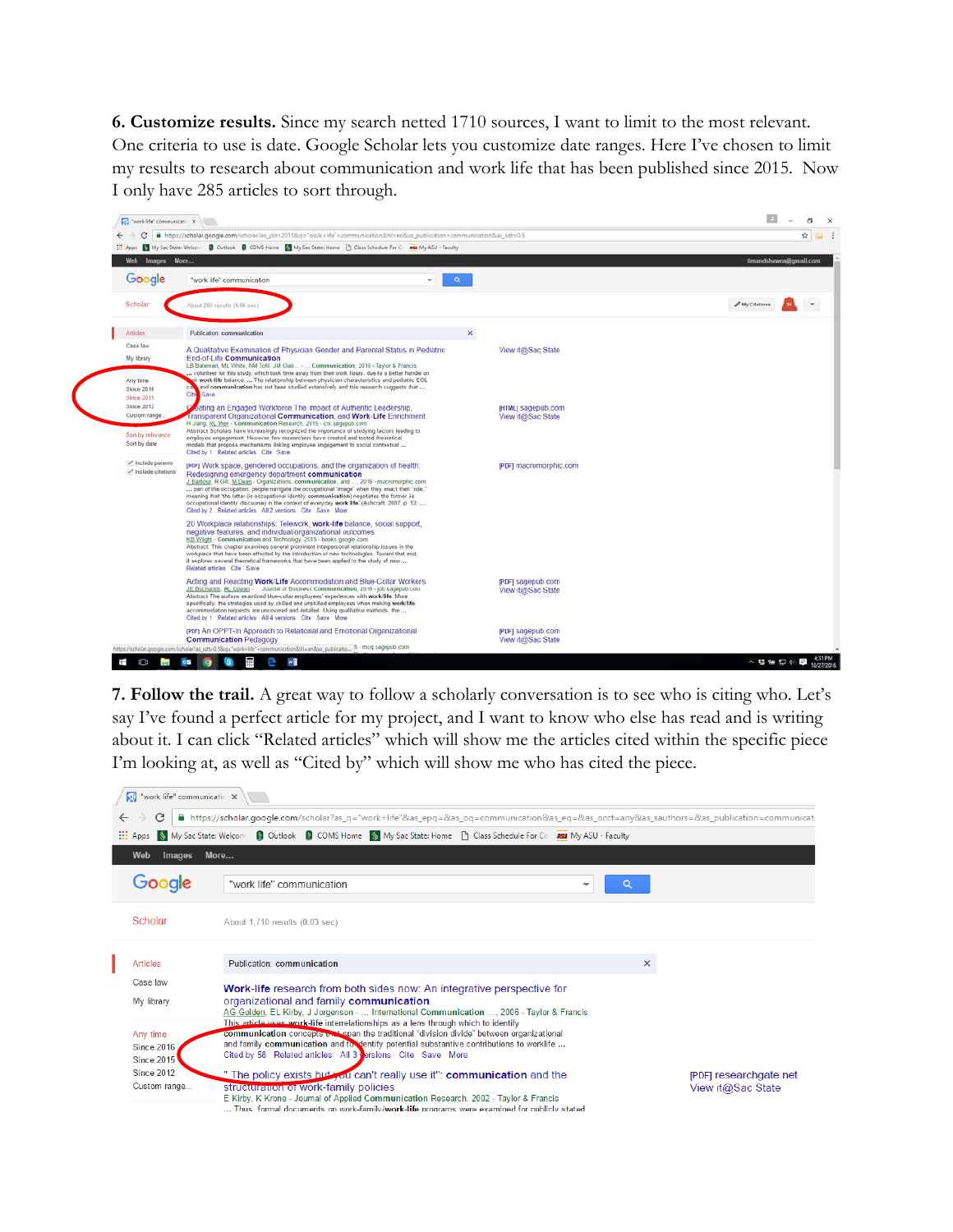**8. Open "Cited by" and/or "Related articles" in a new tab.** In this search, I clicked "Cited by" above and opened it in a new tab so I could review the 58 people who referred to this article in their own papers. If you use this technique on a foundational article, you might be sifting through thousands of citations, so also consider limiting the results by recency, if pertinent.



**9. Caveats.** I usually start with Google Scholar because it's easy to navigate. However, it will very often cast a wide net and return things that aren't quite relevant or accessible.

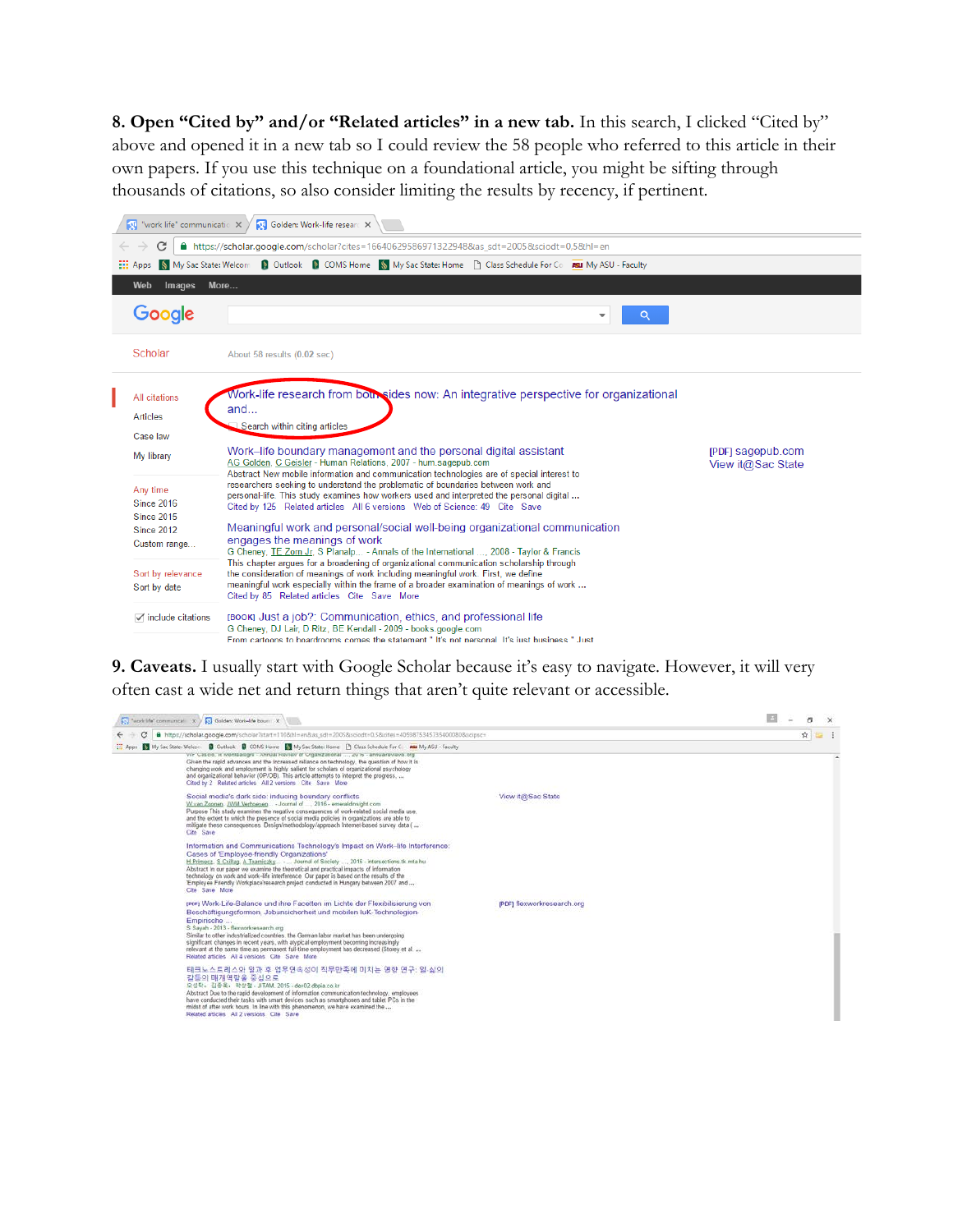**10. Bonus Tips.** Many times Google Scholar will return sources not immediately available via the Sac State library or, oh my, actual books that you cannot retrieve online. Take that information to the library to retrieve the book or request an inter-library loan online. When your article is ready, which usually takes no more than a day, they will email you a link to retrieve it. So easy!





Submit Requests | Request Renewals | Frequently Asked Questions | Lending Policies for Other Libraries |

The Interlibrary Loan Unit located on the first floor, provides assistance to current students, faculty and employees of CSUS in procuring loans of books and copies of articles that are not in the CSUS Library collection The Unit also loans to and copies for other libraries materials in the CSUS collection.

California State University: Sacramecto | University Library | 2000 State University Drive East | Sacramento: CA 95819 | Phone: 916-278-5679

Last Updated: Tue Jan 4 10:32:16 PST 2011<br>Comments about this page: gleasona@csus e<br>Suggestions / Comments on Library Website